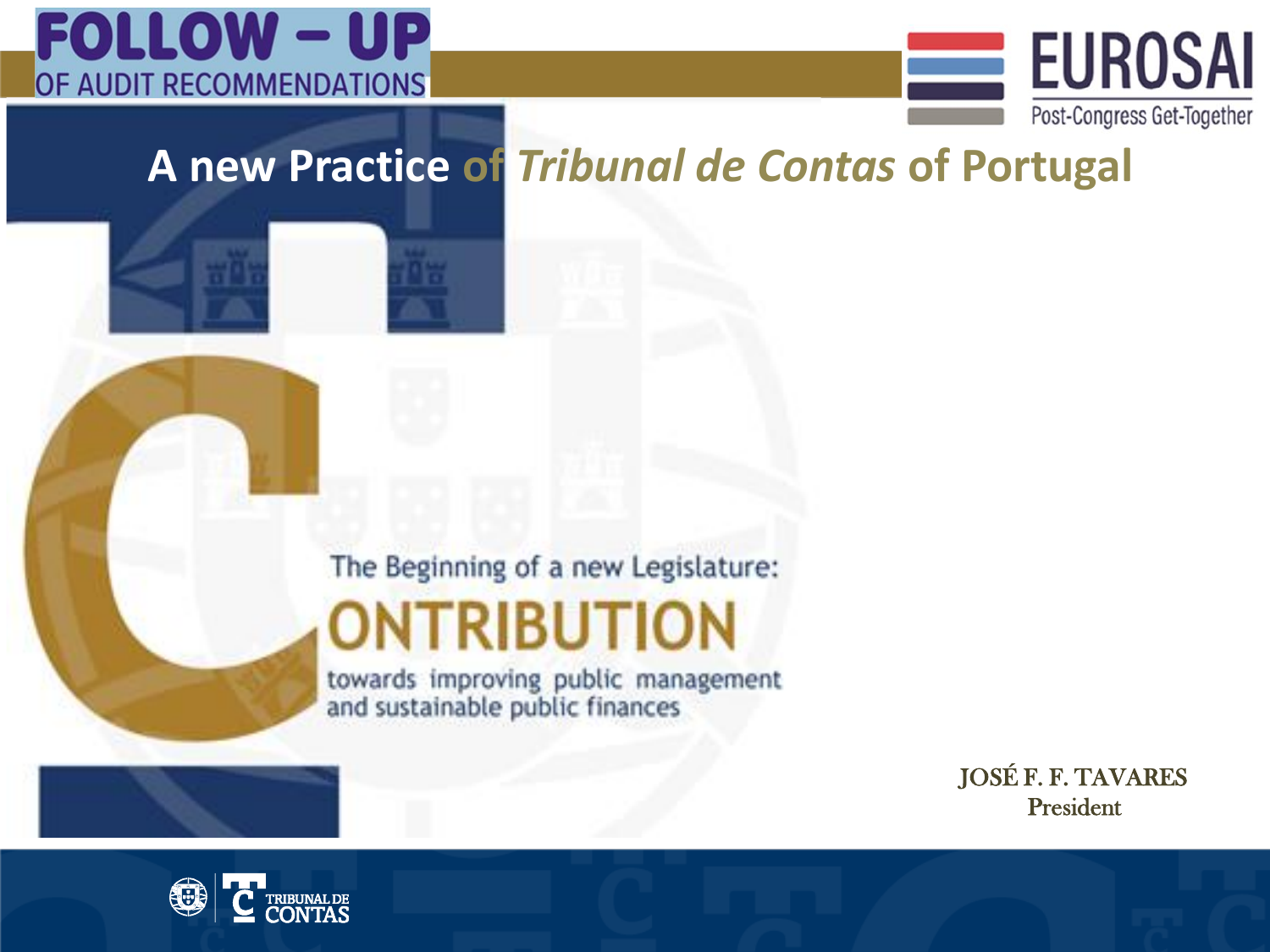# **Why ?**

**"At the start of this new Legislature, the Court of Auditors reaffirms and shares with the Parliament and the Government an organized and systematized set of subject matters and areas in which the actions of the legislative and executive powers may result in consistent and sustainable improvements to public finances and public management in general".** *(In* Introductory Note)



The Beginning of a new Legislature:

towards improving public management

February 2022

and sustainable public finances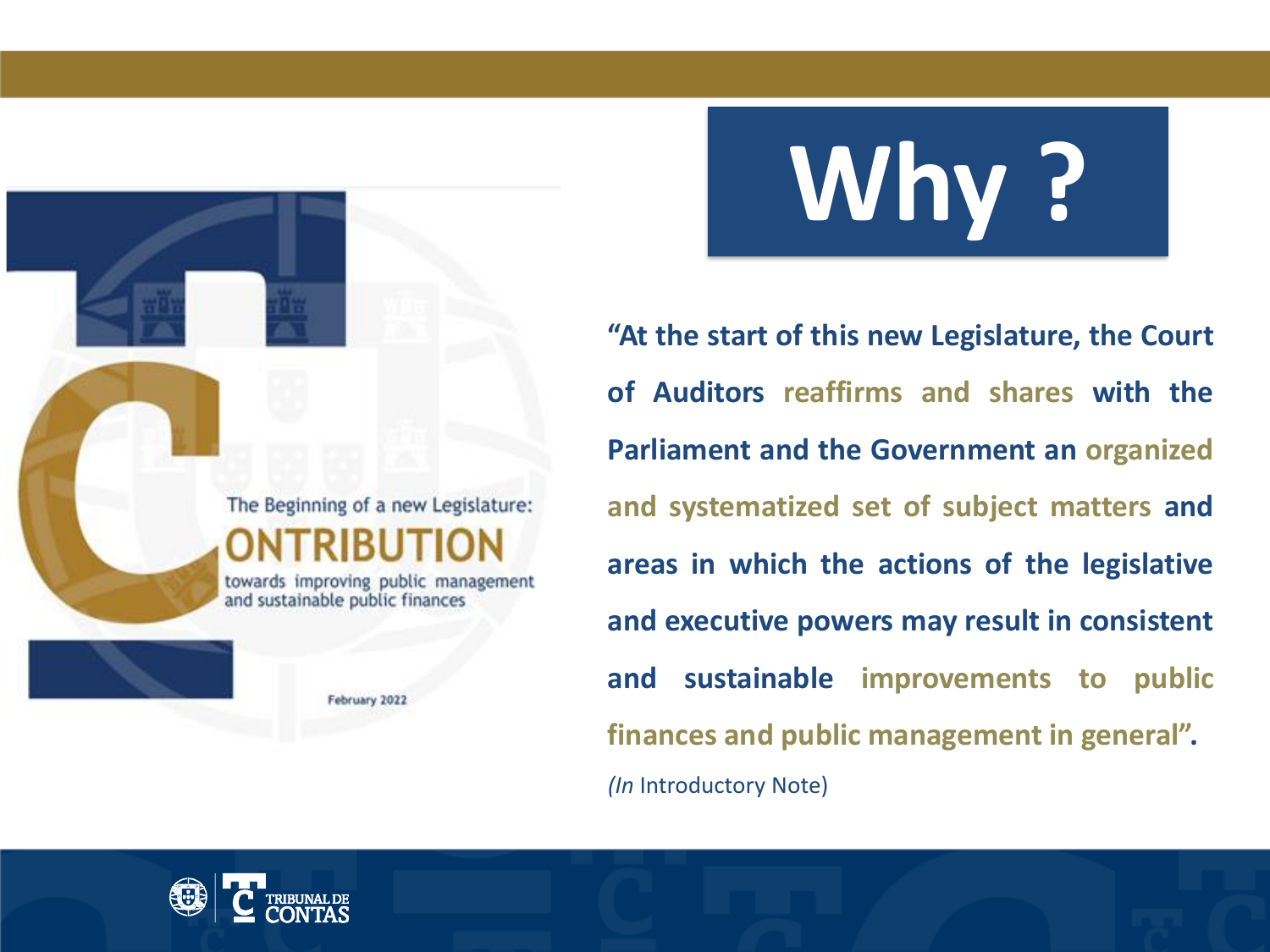

towards improving public management and sustainable public finances

February 2022



- **Contribute** to the good management and sustainability of public finances
- **Inform** newly installed Legislative and Executive
- **Remember** that they are accountable for the considerations of the recommendations
- **Encourage** the consideration of recommendations in the design of new public policies
- **Foster** informed citizenship

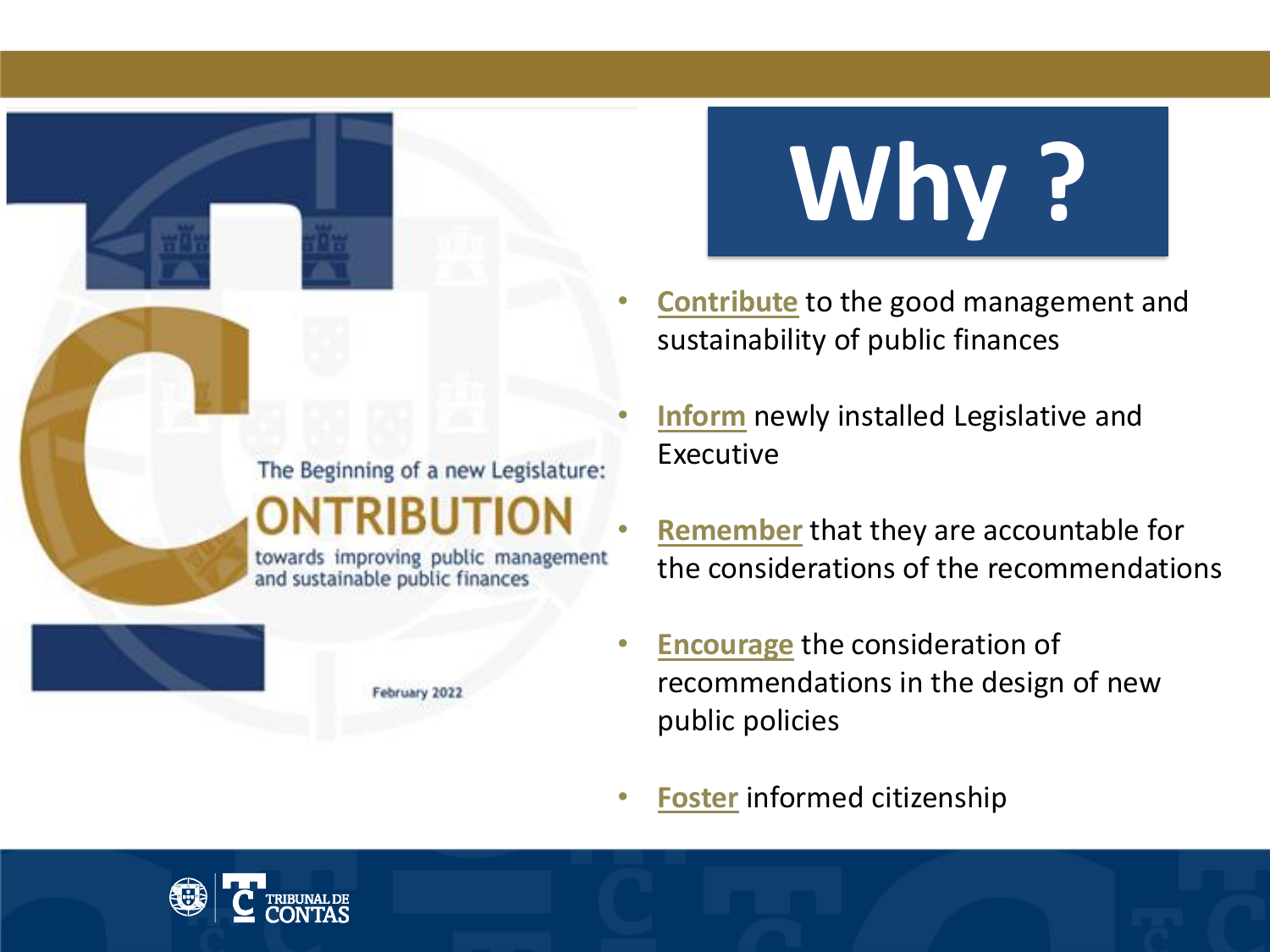

February 2022

**How ?**

- **Collecting** relevant recommendations not complied with (yet!)
- **Classifying** them into governance themes
- **Including** the entire Institution, mainly members, in this task, obtaining their contributions and suggestions
- **Keeping** the report simple, plain and visual *( and with the identification of the sources of each recommendation*)

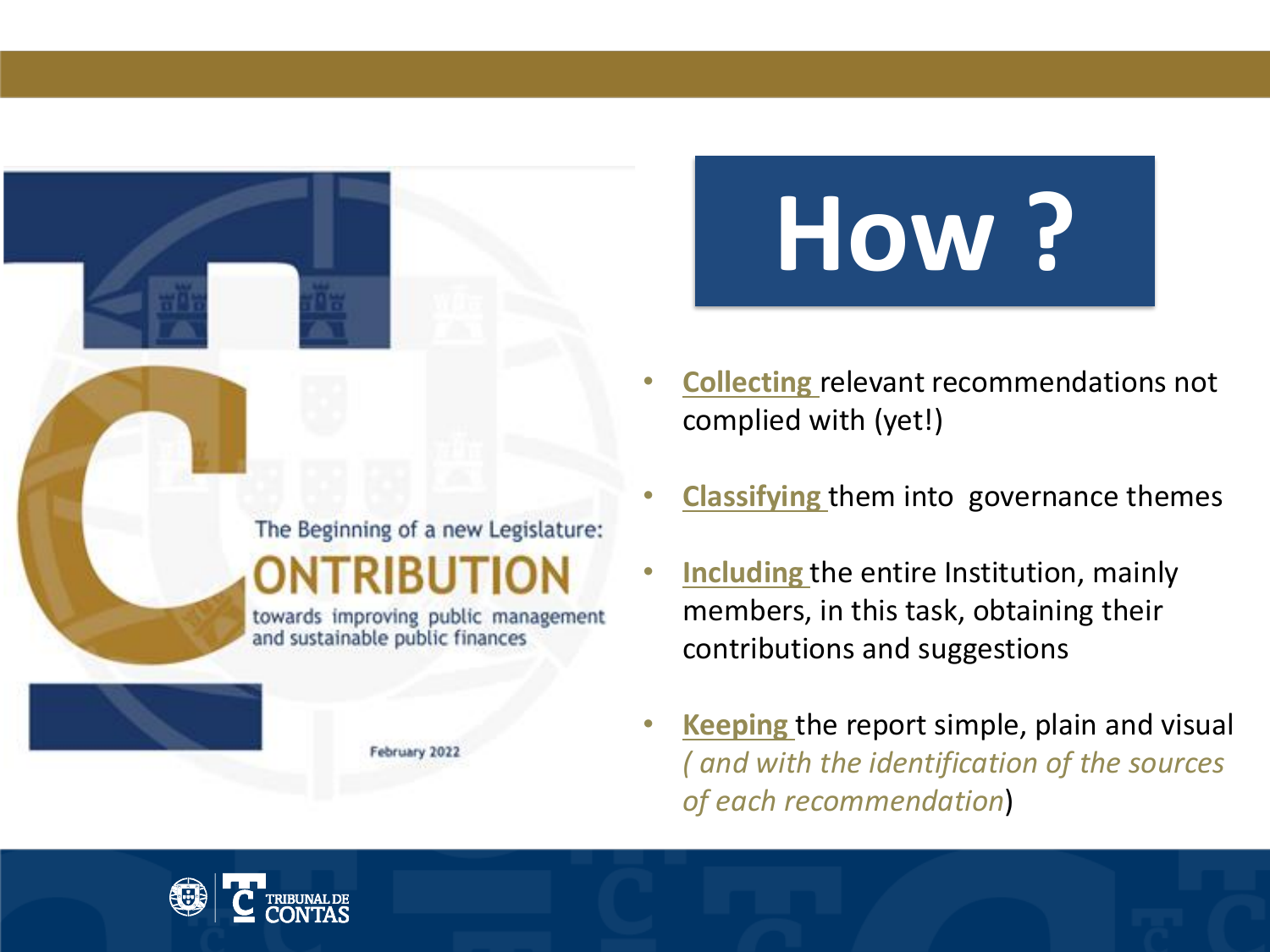### **Content**

- **Financial and budgetary framework and accountability**
- **Economic functions**
- **Sustainable Development**
- **Digital transition**
- **Use of European funds**
- **Public procurement**
- **National Security and Defense**
- **Health**
- **Labour and Social Security**
- **Education and Higher Education**
- **Local Government**

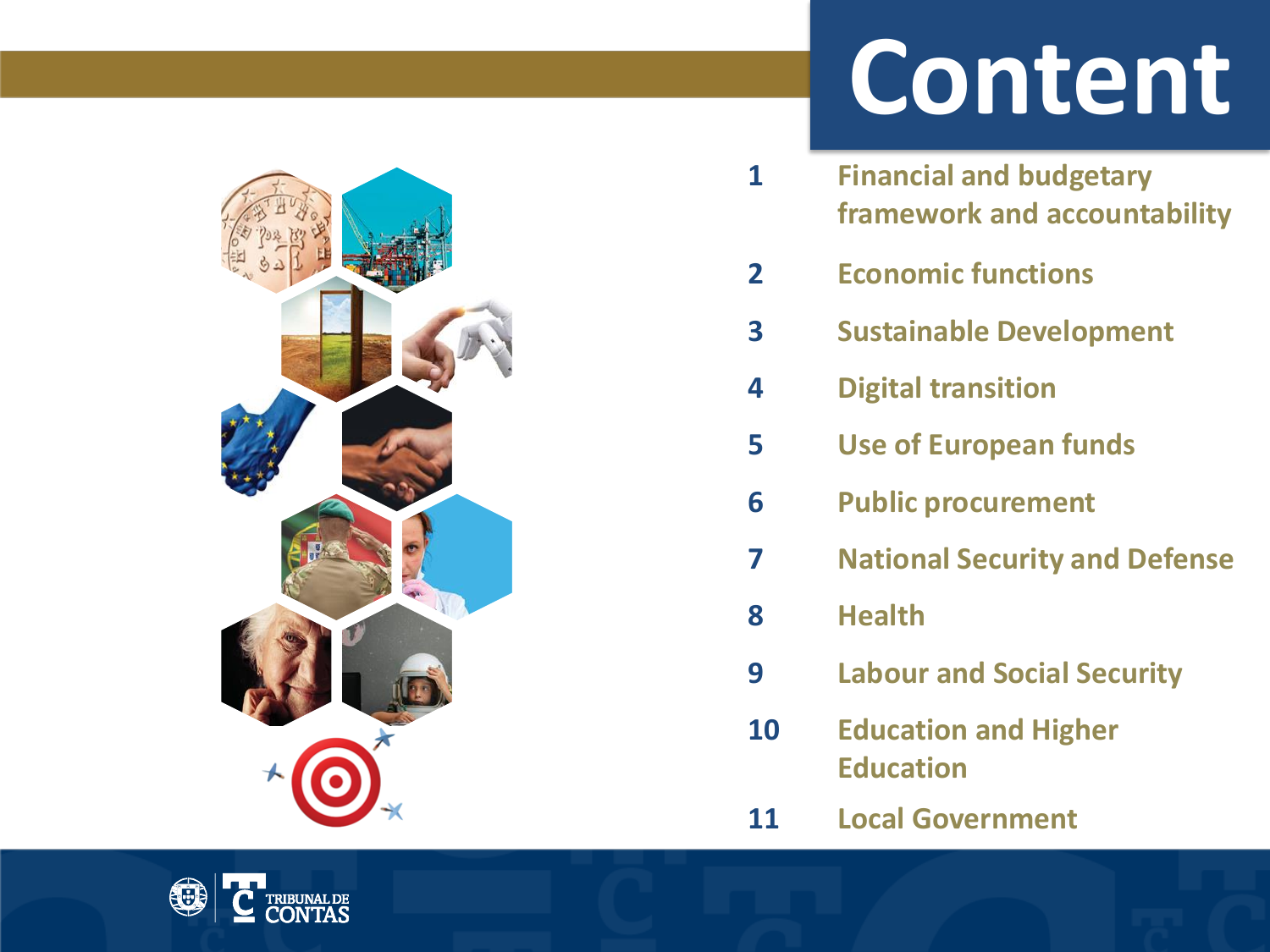## **Impact**

#### **FINANCAS PÚBLICAS**

#### Tribunal de Contas recomenda "partilha de riscos" em empresas como a TAP

No início de uma nova legislatura, Tribunal de Contas alerta para o que diz ser "um elevado nível de dívida pública" e defende que na participação do Estado em empresas estratégicas se devem adoptar "mecanismos adequados de partilha de riscos" com os privados

Lusa 18 de Fevereiro de 2022, 9:14





**Tribunal de Contas** alerta novo Governo e Parlamento para mais de 50 riscos

É a primeira vez que este órgão de soberania aproveit inicio da legislatura para pedir especial atenção dos políticos<br>para 11 áreas-chave. Do SNS aos fundos europeus, da TAP educação do Nevo Ranco aos apoios sociais



**Sent to:**

C Receber alertas

- **President of the Republic**
- **Parliament**
- **Prime minister and members of the Government**

**The Ministry of the Presidency forwarded the document to the Public Administration**

**Published in Media, INTERNET and social networks**

#### **Tribunal de Contas recomenda** recapitalização do SNS na nova legislatura

TÓPICOS **D** SNS

· dinhoiro

De acordo com a instituição. "face à debilidade da sua situação económico-financeira", o SNS necessita de uma recapitalização. Faz ainda um alerta para risco do "elevado nível de divida pública"

**Part of the recommendations are considered in the policies designed in the Government Programme**